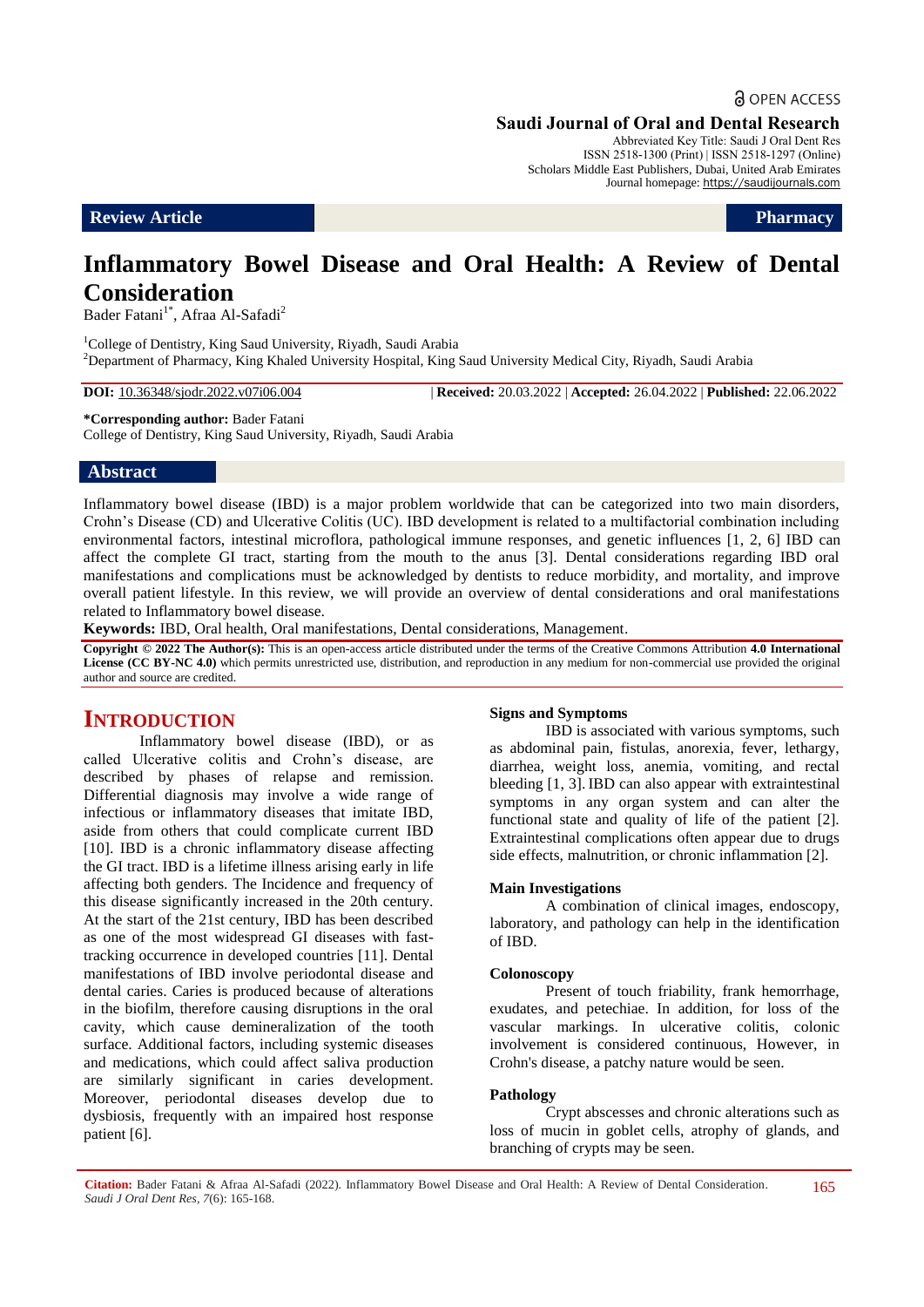#### **Imaging studies**

MRI or MR enterography, small bowel follow through (SBFT), and computed tomography: CTS or CT enterography are Imaging studies used in IBD investigations.

#### **Serologic markers and Antibody tests**

Inflammatory markers such as ERS, and CRP. Stool markers such as fecal calprotectin test, Antineutrophil cytoplasmic antibodies (pANCA), and Anti-Saccharomyces cerevisiae antibodies (ASCA).

|                                | Crohn' disease                                                                                                                             | Ulcerative colitis                                                                                   |
|--------------------------------|--------------------------------------------------------------------------------------------------------------------------------------------|------------------------------------------------------------------------------------------------------|
| Common site                    | Terminal ileum                                                                                                                             | Rectum                                                                                               |
| <b>Distribution</b>            | Mouth to anus                                                                                                                              | Rectum                                                                                               |
| Spread                         | <b>Discontinuous</b>                                                                                                                       | Continuous                                                                                           |
| Gross feature                  | Focal aphthous ulcer with intervening<br>normal mucosa, linear fissures,<br>cobblestone appearance, thickened<br>bowel wall, creeping fat. | Extensive ulceration pseudopolyps.                                                                   |
| Microscopy                     | Non-caseating granulomas                                                                                                                   | Crypt abscesses                                                                                      |
| Inflammation                   | Transmural                                                                                                                                 | Limited to mucosa and sub-mucosa                                                                     |
| Complications                  | Strictures, string sign on barium<br>studies, abscesses, sinus tract,<br>obstruction, fistulas                                             | Toxic megacolon                                                                                      |
| Extraintestinal manifestations | Uncommon                                                                                                                                   | Arthritis, spondylitis, primary<br>sclerosing cholangitis, erythema<br>nodosum, pyoderma gangrenosum |
| Cancer risk                    | $1 - 3%$                                                                                                                                   | $5 - 25%$                                                                                            |

**Fig-1: A summary of relative differences between Crohn's disease and Ulcerative colitis [9].**

#### **Principles of Management**

The therapeutic course varies between CD and UC. Remission in both CD and UC can be done using steroid medications which play an important role in therapy [5]. 5 ASAs: deliver a topical relief inside the intestines by working as an anti-inflammatory medication. These medications can lower the synthesis of inflammatory cytokines [5]. Purine analogues: include Azathioprine and 6 mercaptopurine, they are commonly used immunosuppressants that reduce the immune response. These medications may cause acute leucopenia which can impair the immune system [5]. Biologic anti-TNF agents: Adalimumab and Infliximab are new antibody-based drugs against TNF, it is a cytokine agent in the immune response which is regulated in inflammatory surroundings [5].

#### **Dental Considerations**

. LymphadenopathyOral manifestations are common in IBD patients which include specific and non-specific oral lesions of CD. However, in UC patients, only non-specific lesions are reported [2]. CD oral manifestations can appear before, at the same time, or occur after the intestinal manifestations [2]. CD oral manifestations include mucosal tags, aphthae, cobblestoned oral mucosa, buccal mucosal swelling, and deep liner ulcerations. However, pyostomatitis vegetans is associated with UC [3]. Many studies

demonstrated that the development of disease in IBD and periodontitis is characterized by tissue damage and immunoinflammatory routes, pyostomatitis, soft tissue lesions, aphthous ulcers, and cobble stoning are oral manifestations and have been reported in association with IBD. Previous studies suggested that the development and progression of periodontitis are higher among IBD patients compared to people without IBD [4]. The occurrence of oral manifestations is more common in males compared to females, and more common in children compared to adults. The incidence of upper GI tract manifestations is higher in children with CD, which may explain the greater dominance of oral manifestations in children with CD. Oral manifestations are commonly more predominant in CD compared to UC, However, some articles stated that there are no significant difference was observed. Additionally, in adult patients with CD, the occurrence of oral lesions is greater in those with perianal disease and upper GI tract manifestations. Oral lesions can arise alongside intestinal indicators or before the exhibition of IBD. In 60% of patients, oral manifestations could be the initial sign, prior to GI involvement. While oral manifestations might be severe during the activity period, the association is not always universal, equal to 30% of patients remain with active oral lesions, especially in children [12].

**Table-1: Orofacial manifestations related to inflammatory bowel disease [13].**

| <b>Mucocutaneous manifestations</b> | <b>Specific:</b>             |  |
|-------------------------------------|------------------------------|--|
|                                     | Oral granulomatosis          |  |
|                                     | Cobblestoning of oral mucosa |  |
|                                     | Cobblestoning of oral mucosa |  |
|                                     | Mucosal tags                 |  |
|                                     | Deep linear ulcers           |  |
|                                     | Pyostomatitis vegetans       |  |

© 2022 |Published by Scholars Middle East Publishers, Dubai, United Arab Emirates 166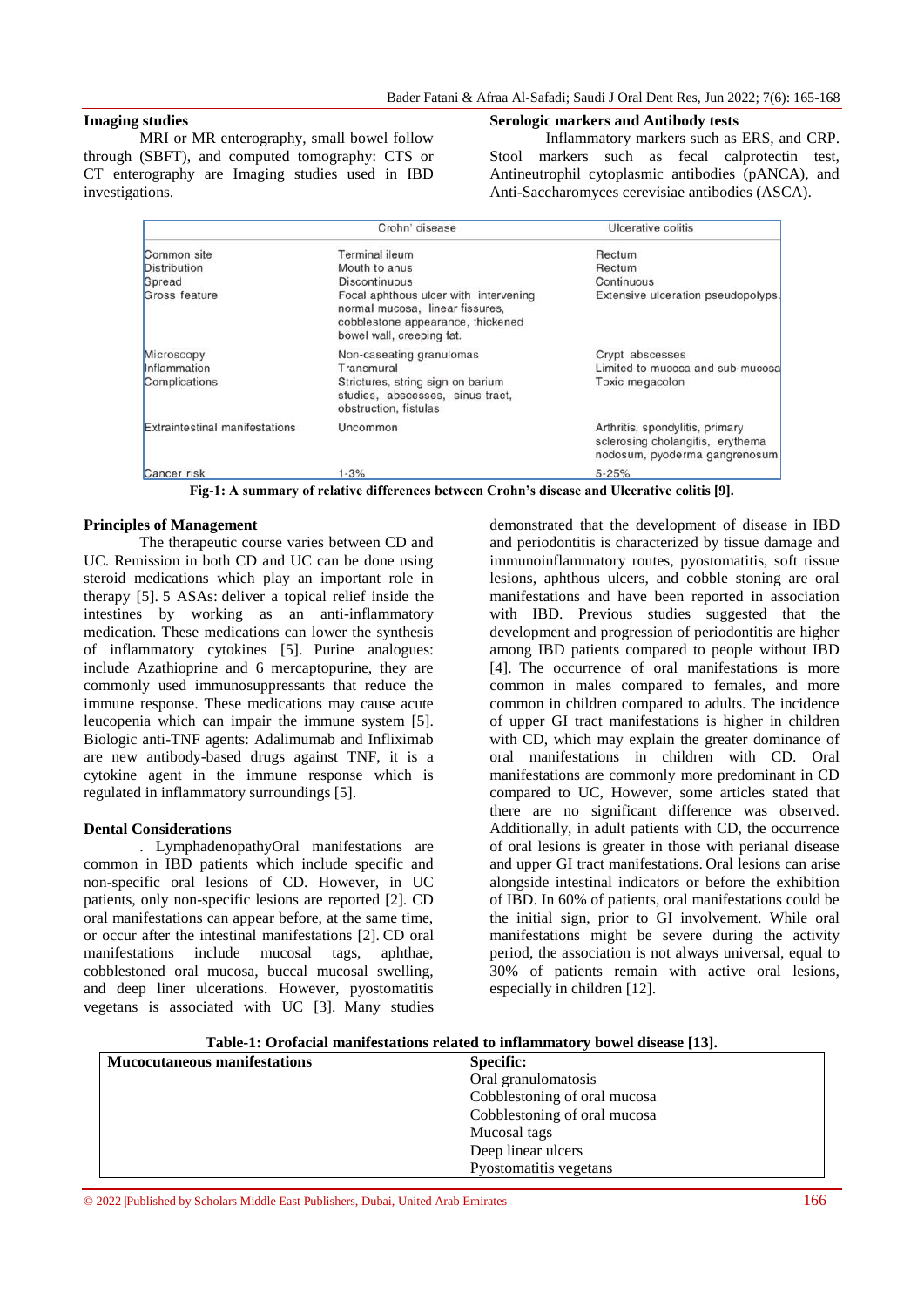|                                       | Non-specific:                                           |  |
|---------------------------------------|---------------------------------------------------------|--|
|                                       | Persistent aphthous ulcerations                         |  |
|                                       | Glossitis                                               |  |
|                                       | <b>Cheilitis</b>                                        |  |
|                                       | Lichenoid reaction                                      |  |
|                                       | Candidiasis                                             |  |
|                                       | Perioral edema                                          |  |
|                                       | Perioral dermatitis                                     |  |
|                                       | <b>Stomatitis</b>                                       |  |
|                                       | Gingivitis                                              |  |
|                                       | Mucosal discoloration                                   |  |
|                                       | Burning mouth syndrome                                  |  |
| <b>Caries</b>                         | Increased caries prevalence                             |  |
|                                       | Increased amount of dental plaque                       |  |
|                                       | Increased number of cariogenic bacteria (S. mutans,     |  |
|                                       | Lactobacilli)                                           |  |
| <b>Periodontal disease</b>            | Increased prevalence of moderate severity periodontitis |  |
|                                       | Aggressive parodontogenic bacteria in dental pockets    |  |
|                                       | Gingivitis                                              |  |
| Saliva and salivary glands            | Fibrosis of minor salivary glands                       |  |
|                                       | Increased number of bacteria in saliva                  |  |
|                                       | Dry mouth                                               |  |
| Arthritis of temporo-mandibular joint |                                                         |  |
| Odynophagia and dysphagia             |                                                         |  |
| <b>Halitosis</b>                      |                                                         |  |
| <b>Persistent lymphadenopathy</b>     |                                                         |  |

## **CONCLUSION**

Dentist should be familiar with oral manifestation and complications associated with IBD. Increased risk of periodontal diseases and dental caries is the most predominant forms of oral signs [7]. Thus, oral examination must be conducted to ensure early diagnosis and suitable treatment [3]. Oral lesions frequently precede the intestinal symptoms. Thus, the dentist should suspect IBD if oral lesions are present. The significant effect of IBD in oral cavity indicates the necessity for regular dental visits and periodontal assessment. Likewise, teamwork among dentists and GI physicians is important, as treatment plan for IBD patients should be changed depending on activity of the disease and medication used [13].

#### **Summary of Important dental considerations**

Regarding 5 ASAs, three things should be acknowledged by the dentists. Firstly, the risk of druginduced agranulocytosis. Secondly, 5 ASAs may be associated with parotitis which is an enlargement in the parotid gland-like mumps. Thirdly, taste disturbances were also reported by patients [5].

Regarding Purine analogues, there were reported cases of an increase in the risk of lymphoma with Purine analogues which can present as an oral manifestation in the oral cavity [5].

Methotrexate is usually associated with ulcerative stomatitis. In addition, the current reported cases of Epstein-Barr associated lympho-proliferative conditions appearing in the gingiva, which can further cause gingival ulceration [5].

The treatment of oral lesions in IBD patients depends on recognizing the cause of the lesions. These may resolve by treating the intestinal manifestation. Corticosteroids can be used locally to the lesion and Tacrolimus can be effective in oral lesions of CD. Steroid mouthwashes are also used for symptomatic relief [5].

The Previous study showed a greater risk of incidence of dental caries in IBD patients, either CD or UC [8].

### **REFERENCES**

- 1. Papageorgiou, S. N., Hagner, M., Nogueira, A. V., Franke, A., Jäger, A., & Deschner, J. (2017). Inflammatory bowel disease and oral health: systematic review and a meta-analysis. *Journal of clinical periodontology*, *44*(4), 382–393. <https://doi.org/10.1111/jcpe.12698>
- 2. Muhvić-Urek, M., Tomac-Stojmenović, M., & Mijandrušić-Sinčić, B. (2016). Oral pathology in inflammatory bowel disease. *World journal of gastroenterology*, *22*(25), 5655–5667. <https://doi.org/10.3748/wjg.v22.i25.5655>
- 3. Lauritano, D., Boccalari, E., Di Stasio, D., Della Vella, F., Carinci, F., Lucchese, A., & Petruzzi, M. (2019). Prevalence of Oral Lesions and Correlation with Intestinal Symptoms of Inflammatory Bowel Disease: A Systematic Review. *Diagnostics (Basel,*